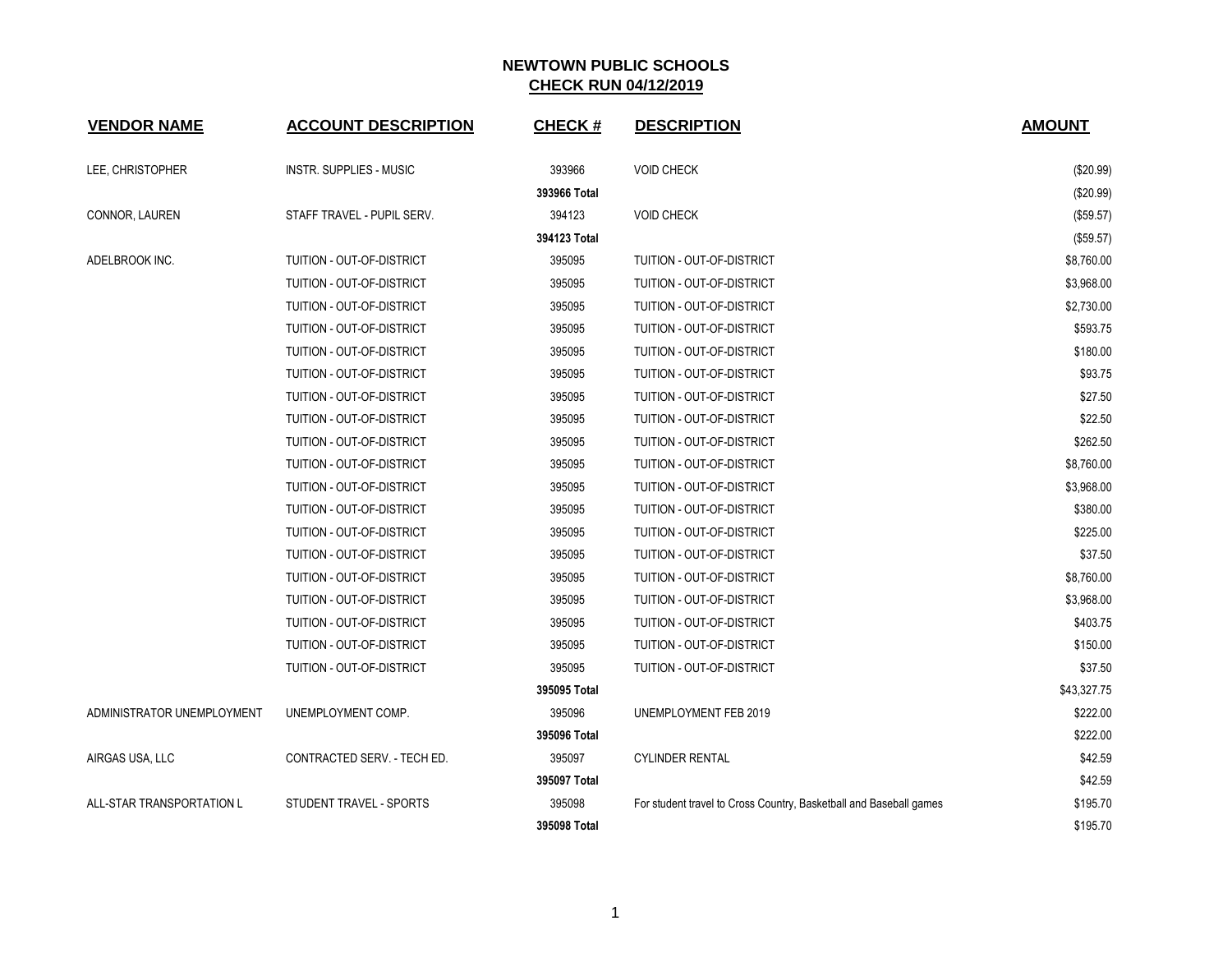| <b>VENDOR NAME</b>        | <b>ACCOUNT DESCRIPTION</b>         | <b>CHECK#</b> | <b>DESCRIPTION</b>                              | <b>AMOUNT</b> |
|---------------------------|------------------------------------|---------------|-------------------------------------------------|---------------|
| ALL-STAR TRANSPORTATION2  | TRANS. - LOCAL REG. ED             | 395099        | 31-77 P BUSES FOR IN TOWN TRANSPORTATION        | \$188,712.47  |
|                           | TRANS. - LOCAL REG. ED             | 395099        | 13-47 P BUSES FOR IN TOWN TRANSPORTATION        | \$43,553.70   |
|                           | TRANS. - LOCAL REG. ED             | 395099        | 2-TYPE II BUSES FOR IN TOWN TRANSPORTATION      | \$10,797.70   |
|                           | TRANS. - PRIVATE                   | 395099        | PORTION OF ST. ROSE TRANSPORTATION              | \$19,499.76   |
|                           | TRANS. - PRIVATE                   | 395099        | PORTION OF FRAISER WOODS TRANSPORTATION         | \$5,165.45    |
|                           | TRANS. - PRIVATE                   | 395099        | PORTION OF H.VALLEY TRANSPORTATION              | \$5,013.53    |
|                           | TRANS. - MAGNET SCH.               | 395099        | PORTION OF DANBURY MAGNET SCHOOL TRANSPORTATION | \$3,059.10    |
|                           | TRANS. - MAGNET SCH.               | 395099        | PORTION OF ECA TRANSPORTATION                   | \$4,375.44    |
|                           | TRANS. - MAGNET SCH.               | 395099        | PORTION OF RCA TRANSPORTATION                   | \$4,253.90    |
|                           | TRANS. - NONNEWAUG                 | 395099        | PORTION OF NONNEWAUG TRANSPORTATION             | \$4,008.25    |
|                           | TRANS. - VO/TECH.                  | 395099        | PORTION OF HATS TRANSPORTATION                  | \$5,499.69    |
|                           | TRANS. - LOCAL SPECIAL ED          | 395099        | 3-W/C BUSES FOR LSPED TRANSPORTATION            | \$17,714.97   |
|                           | TRANS. - LOCAL SPECIAL ED          | 395099        | 6-TYPE II BUSES FOR LSPED TRANSPORTATION        | \$17,292.66   |
|                           |                                    | 395099 Total  |                                                 | \$328,946.62  |
| ALTUS POWER FUNDS, LLC SE | ELECTRICITY - M.S.                 | 395100        | ELEC 13,678. KWH M/S                            | \$1,386.25    |
|                           |                                    | 395100 Total  |                                                 | \$1,386.25    |
| AMAZON (14)               | INSTR. SUPPLIES - READING          | 395101        | Instructional supplies - Reading Free shipping  | \$5.31        |
|                           | INSTR. SUPPLIES - READING          | 395101        | Instructional supplies - Reading Free shipping  | \$504.95      |
|                           | INSTR. SUPPLIES - READING          | 395101        | Instructional supplies  Free shipping           | \$91.21       |
| AMAZON (14)               | <b>TEXTBOOKS - READING</b>         | 395101        | <b>Various Reading Texts</b>                    | \$745.00      |
|                           | INSTR. SUPPLIES - SCIENCE          | 395101        | Instructional supplies - Science  Free shipping | \$958.56      |
|                           | <b>INSTR. SUPPLIES - SCIENCE</b>   | 395101        | Instructional supplies - Science Free shipping  | \$226.33      |
|                           | SUPPLIES - LIBRARY                 | 395101        | Instructional supplies free shipping            | \$52.88       |
|                           |                                    | 395101 Total  |                                                 | \$2,584.24    |
| AMERICAN RED CROSS        | STAFF TRAIN. - HEALTH ADMIN.       | 395102        | CPR/FIRST AID TRAING 2018/19                    | \$594.00      |
|                           |                                    | 395102 Total  |                                                 | \$594.00      |
| AYOUB, CHRISTINA          | STAFF TRAVEL - PUPIL SERV.         | 395103        | <b>TRAVEL (96719)</b>                           | \$36.37       |
|                           |                                    | 395103 Total  |                                                 | \$36.37       |
| <b>BAGEL DELIGHT</b>      | OFF. SUPPLIES - ADMIN.             | 395104        | BAGELS PO 94527                                 | \$120.00      |
|                           | <b>INSTR. SUPPLIES - CLASSROOM</b> | 395104        | END OF YEAR FACULTY MEETING                     | \$200.00      |
|                           |                                    | 395104 Total  |                                                 | \$320.00      |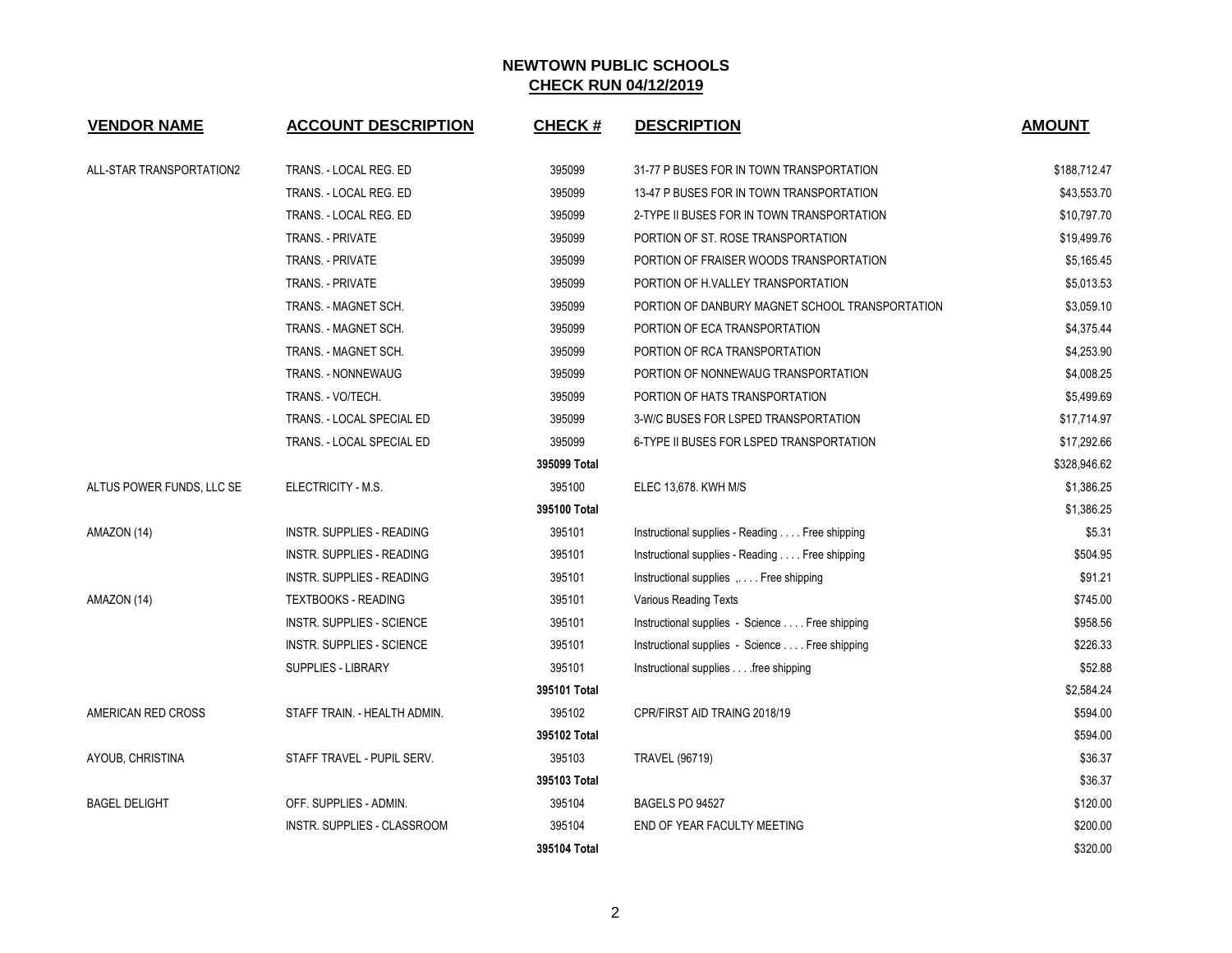| <b>VENDOR NAME</b>        | <b>ACCOUNT DESCRIPTION</b>       | <b>CHECK#</b> | <b>DESCRIPTION</b>                                           | <b>AMOUNT</b> |
|---------------------------|----------------------------------|---------------|--------------------------------------------------------------|---------------|
| BEE PUBLISHING C          | OTHER SUPPLIES - STAFF DEVELOP.  | 395105        | KIND REG PO 96879                                            | \$504.00      |
|                           |                                  | 395105 Total  |                                                              | \$504.00      |
| BEN BRONZ FOUNDATION INC  | TUITION - OUT-OF-DISTRICT        | 395106        | TUITION - OUT-OF-DISTRICT                                    | \$6,018.54    |
|                           |                                  | 395106 Total  |                                                              | \$6,018.54    |
| BIENKOWSKI, RONALD J      | OFF. SUPPLIES - BUS. SERV.       | 395107        | REIMB APPRECIATION OLD SAYBROOK SCH                          | \$141.98      |
|                           |                                  | 395107 Total  |                                                              | \$141.98      |
| <b>BOOKSOURCE THE</b>     | TEXTBOOKS - CLASSROOM            | 395108        | Classroom library books, see attached, no shipping           | \$102.83      |
|                           |                                  | 395108 Total  |                                                              | \$102.83      |
| CANON SOLUTIONS AMERICA I | CONTRACTED SERV. - CLASSRM       | 395109        | PRINT SERV                                                   | \$700.66      |
|                           | CONTRACTED SERV. - CLASSRM       | 395109        | PRINT SERV                                                   | \$993.45      |
|                           | CONTRACTED SERV. - CLASSRM       | 395109        | PRINT SERV                                                   | \$405.97      |
|                           | CONTRACTED SERV. - CLASSRM       | 395109        | <b>PRINT SERV</b>                                            | \$817.14      |
|                           | CONTRACTED SERV. - CLASSRM       | 395109        | <b>PRINT SERV</b>                                            | \$1,030.42    |
|                           | CONTRACTED SERV. - CLASSRM       | 395109        | PRINT SERV                                                   | \$917.63      |
|                           | CONTRACTED SERV. - CLASSRM       | 395109        | <b>PRINT SERV</b>                                            | \$3,286.22    |
|                           | CONTRACTED SERV. - BUS. SERV.    | 395109        | <b>PRINT SERV</b>                                            | \$289.16      |
|                           |                                  | 395109 Total  |                                                              | \$8,440.65    |
| CAROLINA BIOLOGICAL       | INSTR. SUPPLIES - SCIENCE        | 395110        | Pipette, Plastic, Pack of 16 #971620                         | \$33.20       |
|                           | <b>INSTR. SUPPLIES - SCIENCE</b> | 395110        | Sodium Sulfite Anhydrous, Lab Grade 500g - 0891800           | \$35.16       |
|                           | <b>INSTR. SUPPLIES - SCIENCE</b> | 395110        | Wisconsin Fast Flints, Non-Purple Stem Hairless Seed #158880 | \$195.44      |
|                           | <b>INSTR. SUPPLIES - SCIENCE</b> | 395110        | Estimated shipping                                           | \$9.55        |
|                           | <b>INSTR. SUPPLIES - SCIENCE</b> | 395110        | CHEESE CLOTH                                                 | \$19.80       |
|                           | INSTR. SUPPLIES - SCIENCE        | 395110        | See Attached List - Quote 421264 SQ                          | \$669.94      |
|                           | <b>INSTR. SUPPLIES - SCIENCE</b> | 395110        | See Attached List - Quote 421264 SQ                          | \$33.36       |
|                           |                                  | 395110 Total  |                                                              | \$996.45      |
| CARTISANO, ELIZABETH JEAN | STAFF TRAVEL - INFO. TECH.       | 395111        | Intra District travel and training classes                   | \$36.31       |
|                           |                                  | 395111 Total  |                                                              | \$36.31       |
| CHILDREN'S PLUS INC.      | SUPPLIES - LIBRARY               | 395112        | FOR NUTMEG CHILDREN'S BOOK AWARD NOMINEES                    | \$35.98       |
|                           |                                  | 395112 Total  |                                                              | \$35.98       |
| CONNOR, LAUREN            | STAFF TRAVEL - PUPIL SERV.       | 395113        | REISSUE VOID CHK 394123                                      | \$59.57       |
|                           | STAFF TRAVEL - PUPIL SERV.       | 395113        | <b>TRAVEL (96719)</b>                                        | \$218.25      |
|                           |                                  | 395113 Total  |                                                              | \$277.82      |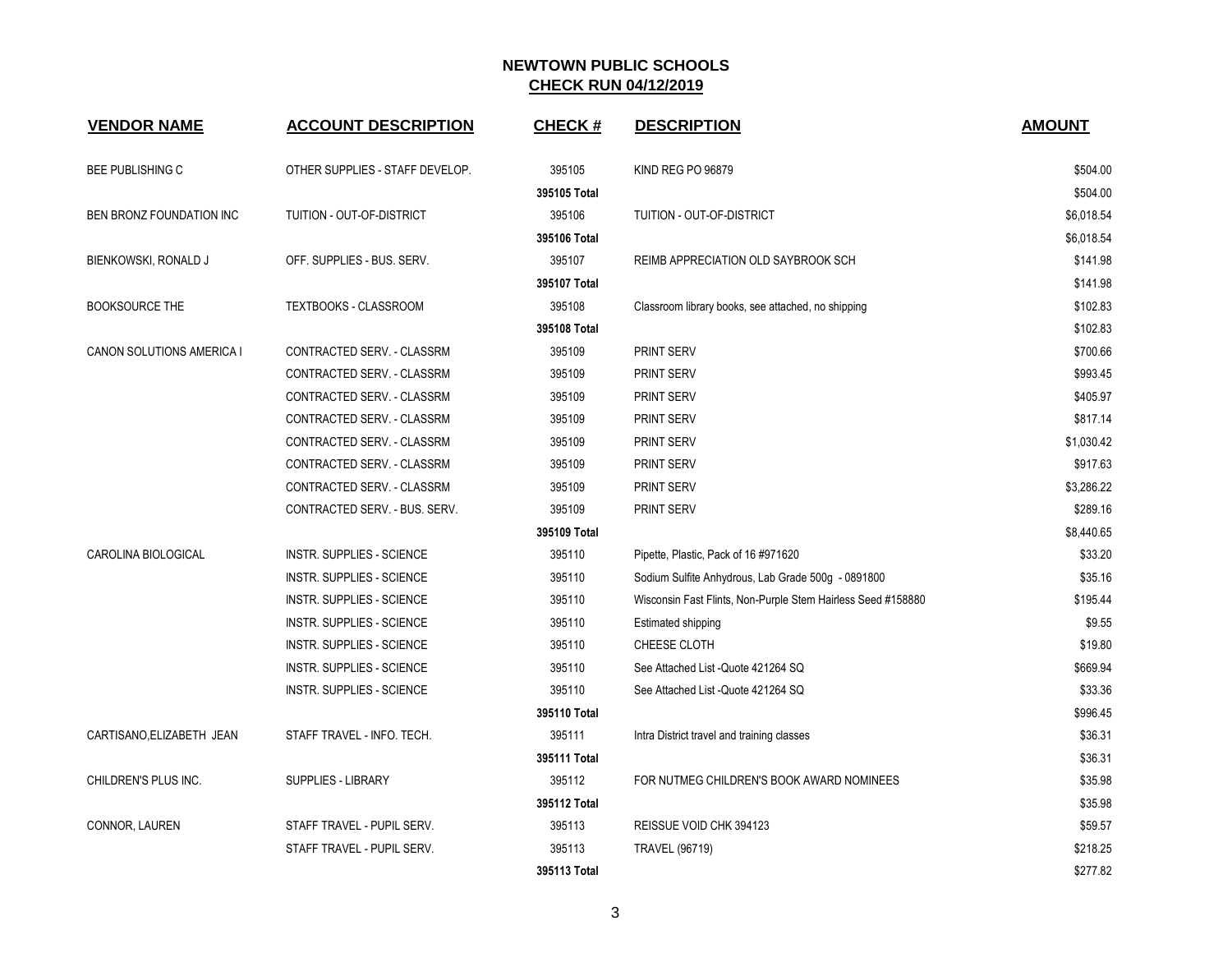| <b>VENDOR NAME</b>              | <b>ACCOUNT DESCRIPTION</b>    | <b>CHECK#</b> | <b>DESCRIPTION</b>                                                 | <b>AMOUNT</b> |
|---------------------------------|-------------------------------|---------------|--------------------------------------------------------------------|---------------|
| CONNORS, JENNA                  | STAFF TRAIN. - CLASSROOM      | 395114        | <b>BREAKFAST &amp; CANDY</b>                                       | \$53.60       |
|                                 |                               | 395114 Total  |                                                                    | \$53.60       |
| D'ERAMO, SUZANNE                | STAFF TRAVEL - SUPER.         | 395115        | TRAVEL SHIPMAN & GOODWIN SEMINAR                                   | \$47.56       |
|                                 |                               | 395115 Total  |                                                                    | \$47.56       |
| DCS PROMOTIONS LLC              | CONTRACTED SERV. - SPORTS     | 395116        | SOFTBALL JERSEY PO 96640                                           | \$948.00      |
|                                 |                               | 395116 Total  |                                                                    | \$948.00      |
| DE BRANTES, NATHALIE            | INSTR. SUPPLIES - CLASSROOM   | 395117        | <b>STAFF MEETING</b>                                               | \$169.09      |
|                                 |                               | 395117 Total  |                                                                    | \$169.09      |
| <b>EDADVANCE</b>                | TRANS. - OUT-OF-DISTRICT      | 395118        | TRANSP MAR 2019                                                    | \$94,659.75   |
|                                 |                               | 395118 Total  |                                                                    | \$94,659.75   |
| <b>EDADVANCE</b>                | TUITION - OUT-OF-DISTRICT     | 395119        | TUITION - OUT-OF-DISTRICT                                          | \$1,751.71    |
|                                 |                               | 395119 Total  |                                                                    | \$1,751.71    |
| ERIC ARMIN INC.                 | <b>INSTR. SUPPLIES - MATH</b> | 395120        | TI-30XS Multivie EZ Spot Yellow - (Teacher Kit)                    | \$144.50      |
|                                 | <b>INSTR. SUPPLIES - MATH</b> | 395120        | Shipping 9%                                                        | \$13.05       |
|                                 | <b>INSTR. SUPPLIES - MATH</b> | 395120        | Classroom supplies See attached                                    | \$496.05      |
|                                 |                               | 395120 Total  |                                                                    | \$653.60      |
| <b>ESPITEE, KRISTEN</b>         | STAFF TRAVEL - PUPIL SERV.    | 395121        | <b>TRAVEL (96719)</b>                                              | \$106.72      |
|                                 |                               | 395121 Total  |                                                                    | \$106.72      |
| EVERSOURCE (ELEC-BOE)           | ELECTRICITY - RIS.            | 395122        | ELEC 51324453075 78,337. KWH                                       | \$15,357.06   |
|                                 |                               | 395122 Total  |                                                                    | \$15,357.06   |
| EVERSOURCE (GAS-BOE)            | PROPANE & NATURAL GAS - S.H.  | 395123        | GAS 57914087044 3,920. CCF                                         | \$3,820.89    |
|                                 | PROPANE & NATURAL GAS - M.G.  | 395123        | GAS 57511457020 4.430. CCF                                         | \$4,225.95    |
|                                 | PROPANE & NATURAL GAS - RIS.  | 395123        | GAS 57410220032 10,690. CCF                                        | \$8,810.40    |
|                                 | PROPANE & NATURAL GAS - M.S.  | 395123        | GAS 57201350022 9510. CCF                                          | \$8,178.52    |
|                                 | PROPANE & NATURAL GAS - H.S.  | 395123        | GAS 57445161052 30,000. CCF                                        | \$24,310.72   |
|                                 |                               | 395123 Total  |                                                                    | \$49,346.48   |
| <b>F &amp; M ELECTRICAL SUP</b> | B. & G. REPAIRS - M.G.        | 395124        | <b>EMERGENCY LIGHTS REPLACE - MG</b>                               | \$88.36       |
|                                 | B. & G. REPAIRS - H.          | 395124        | MUSIC ROOM LIGHTS - HAWLEY                                         | \$536.43      |
|                                 |                               | 395124 Total  |                                                                    | \$624.79      |
| <b>FLAGHOUSE</b>                | REPAIRS - PROJ. ADV.          | 395125        | Items for replacement for Project adventure classes. Free shipping | \$278.00      |
|                                 |                               | 395125 Total  |                                                                    | \$278.00      |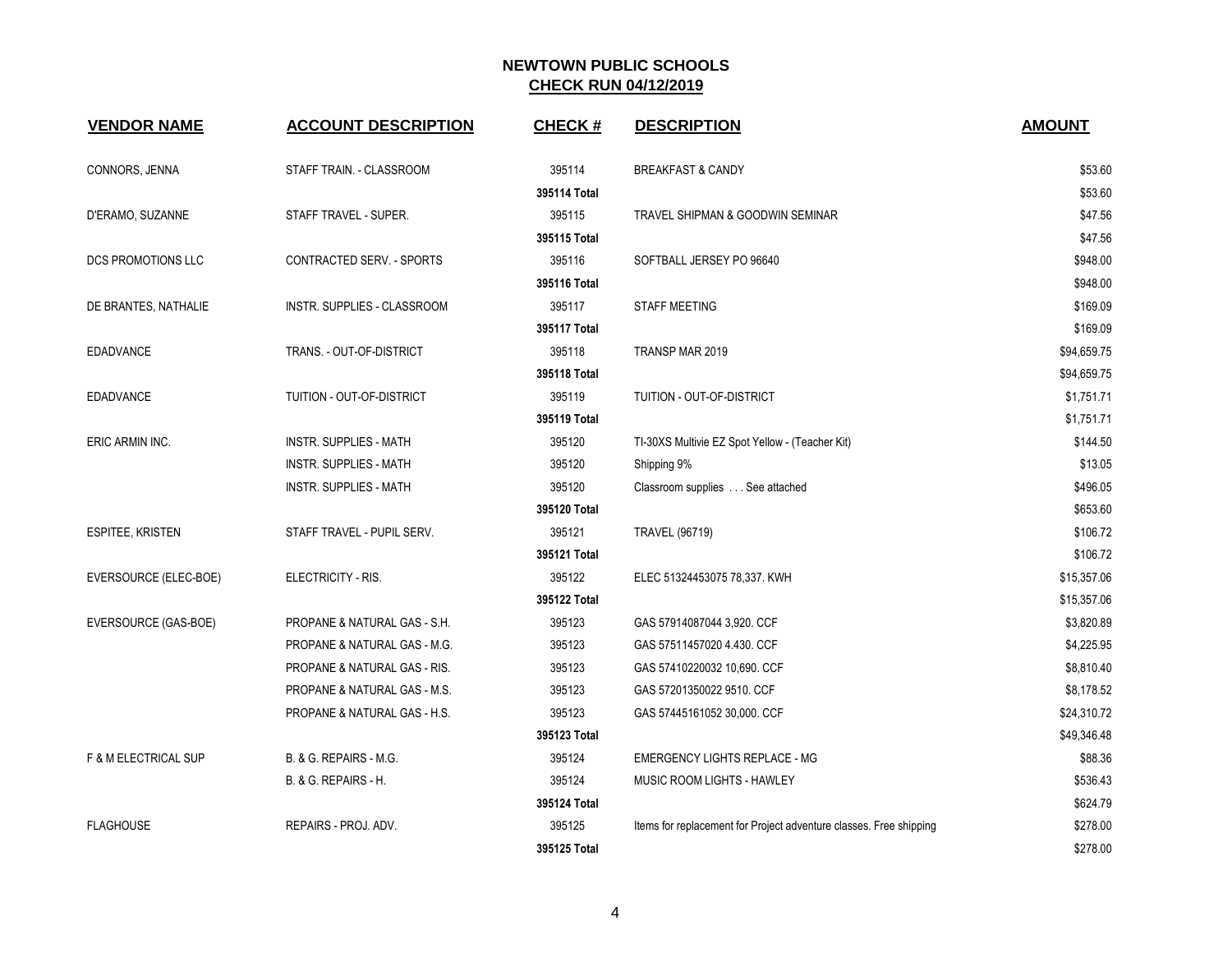| <b>VENDOR NAME</b>           | <b>ACCOUNT DESCRIPTION</b>        | <b>CHECK#</b> | <b>DESCRIPTION</b>                                               | <b>AMOUNT</b> |
|------------------------------|-----------------------------------|---------------|------------------------------------------------------------------|---------------|
| FLINN SCIENTIFIC INC         | <b>INSTR. SUPPLIES - SCIENCE</b>  | 395126        | H0008 Hydrogen Peroxide 30%                                      | \$54.00       |
|                              | <b>INSTR. SUPPLIES - SCIENCE</b>  | 395126        | Quoted Freight                                                   | \$13.95       |
|                              | <b>INSTR. SUPPLIES - SCIENCE</b>  | 395126        | <b>Hazard Fee</b>                                                | \$21.75       |
|                              | INSTR. SUPPLIES - SCIENCE         | 395126        | Instruction supplies - see attached                              | \$680.61      |
|                              | INSTR. SUPPLIES - SCIENCE         | 395126        | Shipping                                                         | \$112.37      |
|                              |                                   | 395126 Total  |                                                                  | \$882.68      |
| FOLLETT SCHOOL SOLUTIONS     | SUPPLIES - LIBRARY                | 395127        | po#96883 Replacement and new books for RIS LMC.                  | \$405.24      |
|                              |                                   | 395127 Total  |                                                                  | \$405.24      |
| FOUNDATION SCHOOL, T         | TUITION - OUT-OF-DISTRICT         | 395128        | TUITION - OUT-OF-DISTRICT                                        | \$7,500.00    |
|                              | TUITION - OUT-OF-DISTRICT         | 395128        | TUITION - OUT-OF-DISTRICT                                        | \$7,500.00    |
|                              | TUITION - OUT-OF-DISTRICT         | 395128        | <b>TUITION - OUT-OF-DISTRICT</b>                                 | \$7,500.00    |
|                              | TUITION - OUT-OF-DISTRICT         | 395128        | TUITION - OUT-OF-DISTRICT                                        | \$7,500.00    |
|                              |                                   | 395128 Total  |                                                                  | \$30,000.00   |
| <b>GARLAND/DBS INC.</b>      | CAPITAL OUTLAY-HAWLEY SCHOOL ROOF | 395129        | <b>BASE BID 2</b>                                                | \$22,840.15   |
|                              |                                   | 395129 Total  |                                                                  | \$22,840.15   |
| <b>GENGRAS CENTER SCHOOL</b> | TUITION - OUT-OF-DISTRICT         | 395130        | TUITION - OUT-OF-DISTRICT                                        | \$5,760.00    |
|                              | TUITION - OUT-OF-DISTRICT         | 395130        | TUITION - OUT-OF-DISTRICT                                        | \$3,600.00    |
|                              |                                   | 395130 Total  |                                                                  | \$9,360.00    |
| <b>GRAINGER</b>              | B. & G. REPAIRS - H.              | 395131        | <b>HEAT VALVE REPLACEMENT - HAWL</b>                             | \$172.92      |
|                              |                                   | 395131 Total  |                                                                  | \$172.92      |
| HB COMMUNICATIONS INC.       | EQUIPMENT - INFO. TECH.           | 395132        | Epson Powlerlite 530 with adapter plate, pipe & labor            | \$1,077.00    |
|                              | EQUIPMENT - INFO. TECH.           | 395132        | Epson Powlerlite 530 with adapter plate, pipe & labor            | \$40.00       |
|                              | EQUIPMENT - INFO. TECH.           | 395132        | Epson 530 to replace Mitsubishi, includes labor                  | \$1,420.00    |
|                              | EQUIPMENT - INFO. TECH.           | 395132        | Epson Powerlite 970, install, remove old 83+ add HDMI wall plate | \$55.00       |
|                              | EQUIPMENT - INFO. TECH.           | 395132        | Epson Powerlite 970, install, remove old 83+ add HDMI wall plate | \$1,233.00    |
|                              | EQUIPMENT - INFO. TECH.           | 395132        | Epson Powerlite 530 to replace Mitsubishi from (SHS)             | \$603.00      |
|                              | EQUIPMENT - INFO. TECH.           | 395132        | Epson Powerlite 530 to replace Mitsubishi from (SHS)             | \$799.00      |
|                              |                                   | 395132 Total  |                                                                  | \$5,227.00    |
| <b>HERTZ FURNITURE</b>       | INSTR. SUPPLIES - CLASSROOM       | 395133        | Note-Worthy Elementary Round Carpet, Item #JOY-1462XLE-01        | \$759.00      |
|                              | INSTR. SUPPLIES - CLASSROOM       | 395133        | Shipping and Handling expenses                                   | \$190.83      |
|                              |                                   | 395133 Total  |                                                                  | \$949.83      |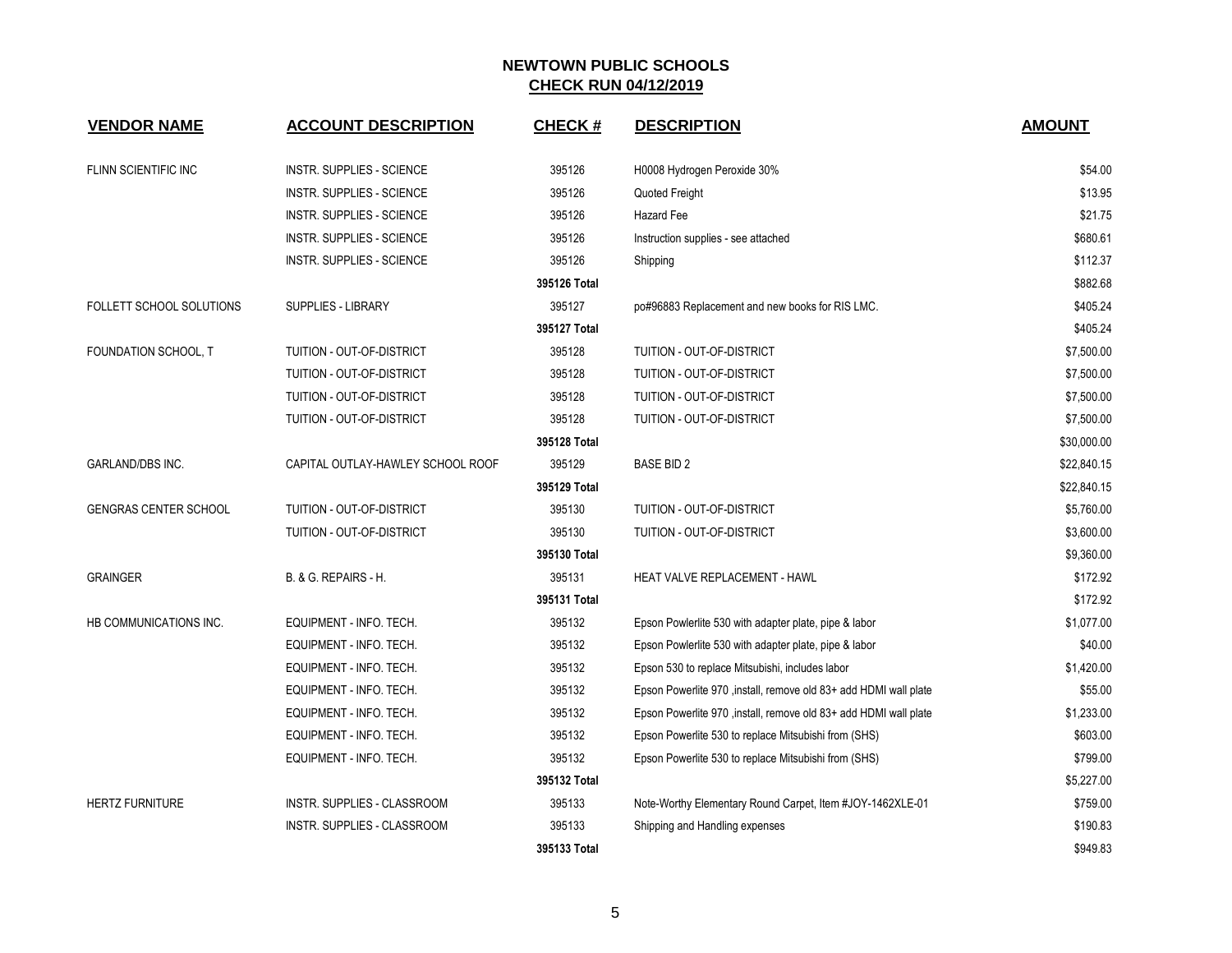| <b>VENDOR NAME</b>         | <b>ACCOUNT DESCRIPTION</b>       | <b>CHECK#</b> | <b>DESCRIPTION</b>                                                     | <b>AMOUNT</b> |
|----------------------------|----------------------------------|---------------|------------------------------------------------------------------------|---------------|
| ICMA RETIREMENT CORPORATI  | PENSION PLAN                     | 395134        | 4TH QTR ANNUAL PLAN 2018/19                                            | \$250.00      |
|                            |                                  | 395134 Total  |                                                                        | \$250.00      |
| <b>INSECT LORE</b>         | INSTR. SUPPLIES - CLASSROOM      | 395135        | S/2 Ladybug Larvae                                                     | \$55.98       |
|                            | INSTR. SUPPLIES - CLASSROOM      | 395135        | Shipping                                                               | \$5.59        |
|                            |                                  | 395135 Total  |                                                                        | \$61.57       |
| KENNEDY, ALEXANDRA         | STAFF TRAVEL - PUPIL SERV.       | 395136        | <b>TRAVEL (96719)</b>                                                  | \$46.72       |
|                            |                                  | 395136 Total  |                                                                        | \$46.72       |
| KROESEN, JASON             | CONTRACTED SERV. - B.O.E.        | 395137        | VIDEOTAPING 04/04/19 BOE                                               | \$30.00       |
|                            |                                  | 395137 Total  |                                                                        | \$30.00       |
| KYLE, ELLIE                | STAFF TRAVEL - INFO. TECH.       | 395138        | Intra District travel and training classes                             | \$43.73       |
|                            |                                  | 395138 Total  |                                                                        | \$43.73       |
| LEE, CHRISTOPHER           | INSTR. SUPPLIES - MUSIC          | 395139        | REISSUE VOID CHK 393966                                                | \$20.99       |
|                            |                                  | 395139 Total  |                                                                        | \$20.99       |
| <b>LIBRARY STORE THE</b>   | <b>REPAIRS - LIBRARY</b>         | 395140        | po# 96881 Repair tape for Reed LMC.                                    | \$124.28      |
|                            |                                  | 395140 Total  |                                                                        | \$124.28      |
| MASON W.B. INC.            | OFF. SUPPLIES - BUS. SERV.       | 395141        | <b>SUPPLIES 2018/19</b>                                                | \$26.24       |
|                            | OFF. SUPPLIES - BUS. SERV.       | 395141        | COFFEE 20081/19                                                        | \$63.89       |
|                            | OFF. SUPPLIES - BUS. SERV.       | 395141        | WATER 2018/19                                                          | \$59.90       |
|                            | INSTR. SUPPLIES - CLASSROOM      | 395141        | For copy paper throughout the year. Free Shipping                      | \$1,167.30    |
|                            | INSTR. SUPPLIES - ENGLISH        | 395141        | ICE925539AZ ICEBERG OFFICEWORKS RESIN STORAGE CABINET                  | \$415.00      |
|                            | <b>INSTR. SUPPLIES - SCIENCE</b> | 395141        | ICE925539AZ ICEBERG OFFICEWORKS RESIN STORAGE CABINET                  | \$415.00      |
|                            | INSTR. SUPPLIES - CLASSROOM      | 395141        | For copy paper, colored paper, and other items needed for school year. | \$68.22       |
|                            | INSTR. SUPPLIES - SOC. STUDIES   | 395141        | (10) Blue book exam packs, (20) filler paper packs, (20 boxes) pencils | \$105.96      |
|                            | INSTR. SUPPLIES - SOC. STUDIES   | 395141        | (10) Blue book exam packs, (20) filler paper packs, (20 boxes) pencils | \$39.40       |
|                            |                                  | 395141 Total  |                                                                        | \$2,360.91    |
| <b>MASTRI BUILDERS LLC</b> | <b>EMERGENCY REPAIRS - H.S.</b>  | 395142        | Emergency repair NHS Roofing auditorium                                | \$450.00      |
|                            |                                  | 395142 Total  |                                                                        | \$450.00      |
| MEYER WILLIAM B.INC.       | OFF. SUPPLIES - PUPIL SERV.      | 395143        | <b>RECORDS STORAGE</b>                                                 | \$65.63       |
|                            |                                  | 395143 Total  |                                                                        | \$65.63       |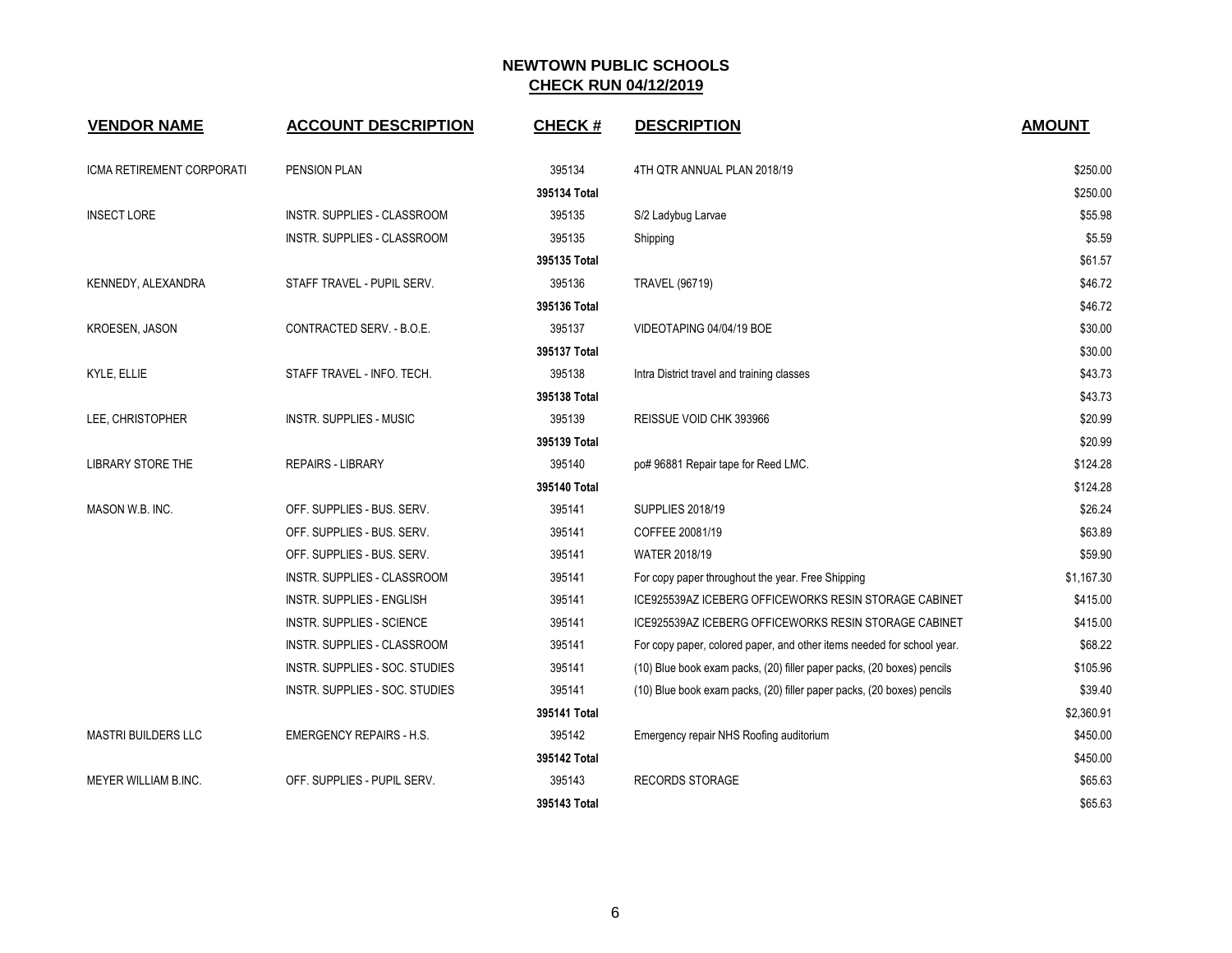| <b>VENDOR NAME</b>        | <b>ACCOUNT DESCRIPTION</b>         | <b>CHECK#</b> | <b>DESCRIPTION</b>                                            | <b>AMOUNT</b> |
|---------------------------|------------------------------------|---------------|---------------------------------------------------------------|---------------|
| <b>MITCHELL</b>           | FUEL FOR VEHICLES - TRANS.         | 395144        | PROPANE 600.0 GAS                                             | \$834.00      |
|                           | FUEL FOR VEHICLES - TRANS.         | 395144        | PROPANE 564.1 GAS                                             | \$784.10      |
|                           | FUEL FOR VEHICLES - TRANS.         | 395144        | PROPANE 700.0 GAS                                             | \$973.00      |
|                           | FUEL FOR VEHICLES - TRANS.         | 395144        | PROPANE 1350.0 GAS                                            | \$1,876.50    |
|                           | FUEL FOR VEHICLES - TRANS.         | 395144        | PROPANE 493.2 GAS                                             | \$685.55      |
|                           | <b>FUEL FOR VEHICLES - TRANS.</b>  | 395144        | PROPANE 850.0 GAS                                             | \$1,181.50    |
|                           | <b>FUEL FOR VEHICLES - TRANS.</b>  | 395144        | PROPANE 309.5 GAS                                             | \$430.21      |
|                           | FUEL FOR VEHICLES - TRANS.         | 395144        | PROPANE 1500.0 GAS                                            | \$2,085.00    |
|                           | FUEL FOR VEHICLES - TRANS.         | 395144        | PROPANE 500.1 GAS                                             | \$695.14      |
|                           |                                    | 395144 Total  |                                                               | \$9,545.00    |
| MORETTI, CHRIS            | STAFF TRAIN. - CLASSROOM           | 395145        | <b>BREAKFAST</b>                                              | \$44.97       |
|                           |                                    | 395145 Total  |                                                               | \$44.97       |
| MORSE & CO, E.A.          | <b>REPAIRS - CUSTODIAL</b>         | 395146        | <b>CUSTODIAL MACHINE REPAIRS</b>                              | \$846.38      |
|                           |                                    | 395146 Total  |                                                               | \$846.38      |
| MT PLEASANT - BLYTHEDALE  | TUITION - OUT-OF-DISTRICT          | 395147        | TUITION - OUT-OF-DISTRICT                                     | \$4,860.00    |
|                           |                                    | 395147 Total  |                                                               | \$4,860.00    |
| NATIONAL SCIENCE TEA      | OTHER SUPPLIES - STAFF DEVELOP.    | 395148        | UNCOVERING STUDENT IDEAS (92007)                              | \$28.12       |
|                           |                                    | 395148 Total  |                                                               | \$28.12       |
| NEWELL, KAREN             | STAFF TRAVEL - PUPIL SERV.         | 395149        | <b>TRAVEL (96719)</b>                                         | \$45.94       |
|                           |                                    | 395149 Total  |                                                               | \$45.94       |
| NEWTOWN FLORIST OF CT, LL | CONTRACTED SERV. - SUPER.          | 395150        | <b>FRUIT &amp; GOURMET BASKET</b>                             | \$85.99       |
|                           |                                    | 395150 Total  |                                                               | \$85.99       |
| NORCOM CT                 | <b>REPAIRS - SECURITY</b>          | 395151        | Eight (8) Replacement Batteries for the Motorola CP-200 Radio | \$608.00      |
|                           | <b>EQUIPMENT - SECURITY</b>        | 395151        | Replacement Charger Base for Sandy Hook School Motorola       | \$56.23       |
|                           | <b>EQUIPMENT - SECURITY</b>        | 395151        | Replacement Charger Base for Sandy Hook School Motorola       | \$67.59       |
|                           | <b>REPAIRS - SECURITY</b>          | 395151        | Repair Motorola XPR7550 Administrator Radio                   | \$397.00      |
|                           |                                    | 395151 Total  |                                                               | \$1,128.82    |
| ON-SITE SHREDDING         | OFF. SUPPLIES - ADMIN.             | 395152        | Shredding services for the 2018-2019 school year.             | \$27.50       |
|                           | INSTR. SUPPLIES - CLASSROOM        | 395152        | Shredding services for the 2018-2019 school year.             | \$30.00       |
|                           | <b>INSTR. SUPPLIES - CLASSROOM</b> | 395152        | Shredding services for the 2018-2019 school year.             | \$27.50       |
|                           |                                    | 395152 Total  |                                                               | \$85.00       |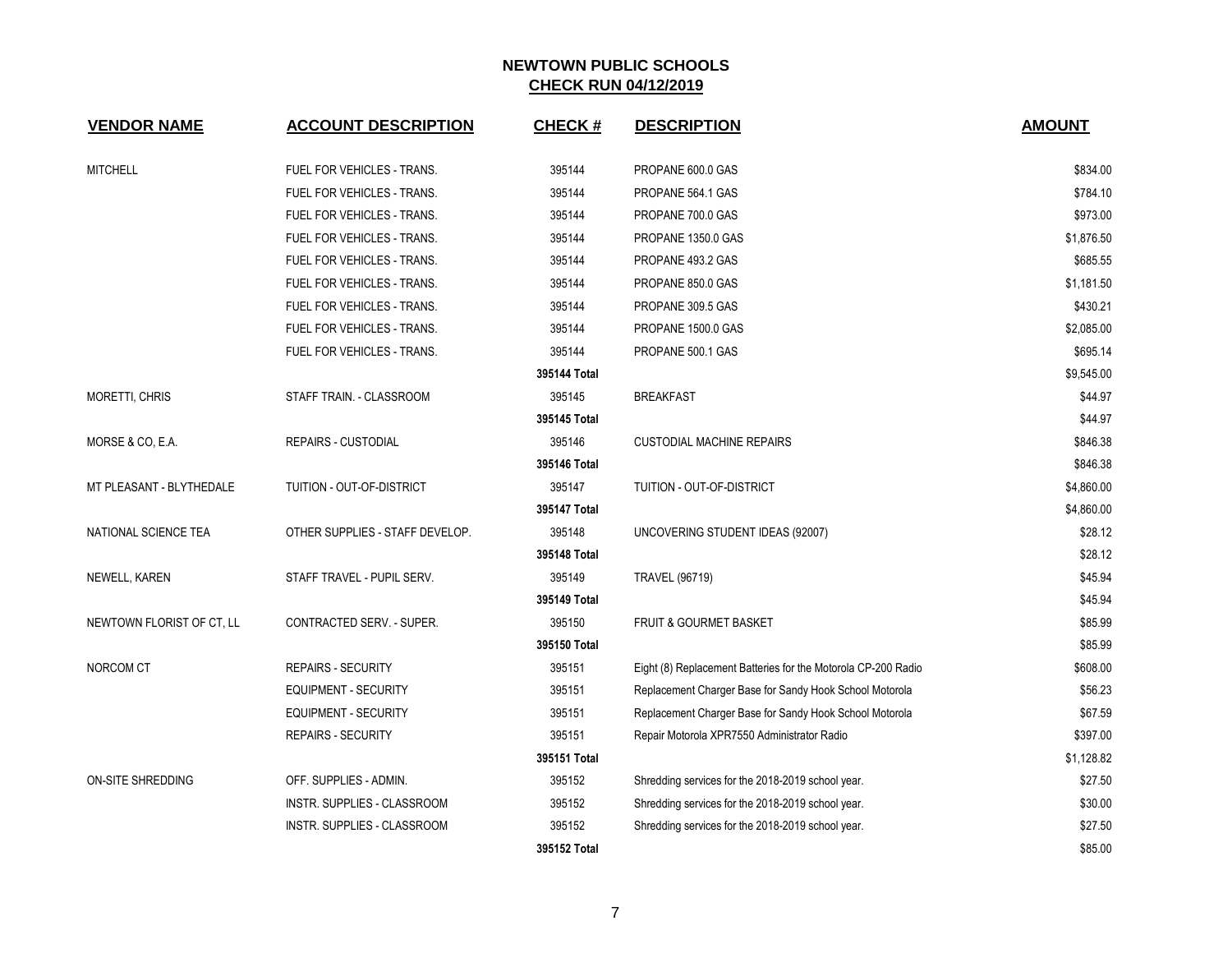| <b>VENDOR NAME</b>        | <b>ACCOUNT DESCRIPTION</b>          | <b>CHECK#</b> | <b>DESCRIPTION</b>                                            | <b>AMOUNT</b> |
|---------------------------|-------------------------------------|---------------|---------------------------------------------------------------|---------------|
| PEPPER J.W. & SON IN      | <b>INSTR. SUPPLIES - MUSIC</b>      | 395153        | <b>MUSIC SUPPLIES</b>                                         | \$146.99      |
|                           |                                     | 395153 Total  |                                                               | \$146.99      |
| PERKINS SCHOOL FOR THE BL | <b>TUITION - OUT-OF-DISTRICT</b>    | 395154        | TUITION - OUT-OF-DISTRICT                                     | \$24,754.59   |
|                           |                                     | 395154 Total  |                                                               | \$24,754.59   |
| PETTY CASH - S/H          | PRINTING - ADMIN.                   | 395155        | PETTY CASH                                                    | \$24.48       |
|                           | OFF. SUPPLIES - ADMIN.              | 395155        | PETTY CASH                                                    | \$55.32       |
|                           |                                     | 395155 Total  |                                                               | \$79.80       |
| PRESENTATION SYSTEMS      | INSTR. SUPPLIES - COMPUTER ED.      | 395156        | Premium Matte Paper 24x100 CP-349A                            | \$583.20      |
|                           | INSTR. SUPPLIES - COMPUTER ED.      | 395156        | Maintenance Cartridge MC-10                                   | \$95.00       |
|                           | INSTR. SUPPLIES - COMPUTER ED.      | 395156        | Shipping                                                      | \$127.00      |
|                           | <b>SUPPLIES - LIBRARY</b>           | 395156        | 1 each CP8-Y, CP8-M, CP8-C, CP8-BK, CP8-MBK includes discount | \$835.00      |
|                           |                                     | 395156 Total  |                                                               | \$1,640.20    |
| PRO-ED                    | STAFF TRAVEL - PSYCH.               | 395157        | <b>SHIPPING</b>                                               | \$24.00       |
|                           | INSTR. SUPPLIES - PSYCH.            | 395157        | ROWPVT-4 RECORD FORMS 13691                                   | \$120.00      |
|                           | INSTR. SUPPLIES - PSYCH.            | 395157        | EOWPVT-4 RECORD FORMS 13695                                   | \$120.00      |
|                           |                                     | 395157 Total  |                                                               | \$264.00      |
| RADACHOWSKY, JENNIFER     | STAFF TRAVEL - SOC. WORKERS         | 395158        | <b>TRAVEL MARCH 2019</b>                                      | \$88.74       |
|                           |                                     | 395158 Total  |                                                               | \$88.74       |
| REALLY GOOD STUFF INC.    | <b>INSTR. SUPPLIES - HEALTH ED.</b> | 395159        | Storage Bins (12pk) Blue Harmony 163319                       | \$158.97      |
|                           | INSTR. SUPPLIES - HEALTH ED.        | 395159        | Group-Color Folders (Multi) 163470                            | \$125.94      |
|                           | INSTR. SUPPLIES - HEALTH ED.        | 395159        | Classroom Calendar Blue Harmony 705556                        | \$21.99       |
|                           | INSTR. SUPPLIES - HEALTH ED.        | 395159        | Shipping                                                      | \$36.82       |
|                           |                                     | 395159 Total  |                                                               | \$343.72      |
| <b>REILLY, MEG</b>        | OFF. SUPPLIES - SUPER.              | 395160        | FOOD FOR ASST SUPER INTERVIEWS                                | \$401.03      |
|                           |                                     | 395160 Total  |                                                               | \$401.03      |
| SARRA, KORY               | CONTRACTED SERV. - B.O.E.           | 395161        | VIDEOTAPING 04/04/19 BOE                                      | \$50.00       |
|                           |                                     | 395161 Total  |                                                               | \$50.00       |
| SCHOLASTIC INC (1)        | INSTR. SUPPLIES - SOC. STUDIES      | 395162        | Special edition Scholastic reader on the Holocaust.           | \$148.50      |
|                           | INSTR. SUPPLIES - SOC. STUDIES      | 395162        | Shipping fee.                                                 | \$13.37       |
|                           |                                     | 395162 Total  |                                                               | \$161.87      |